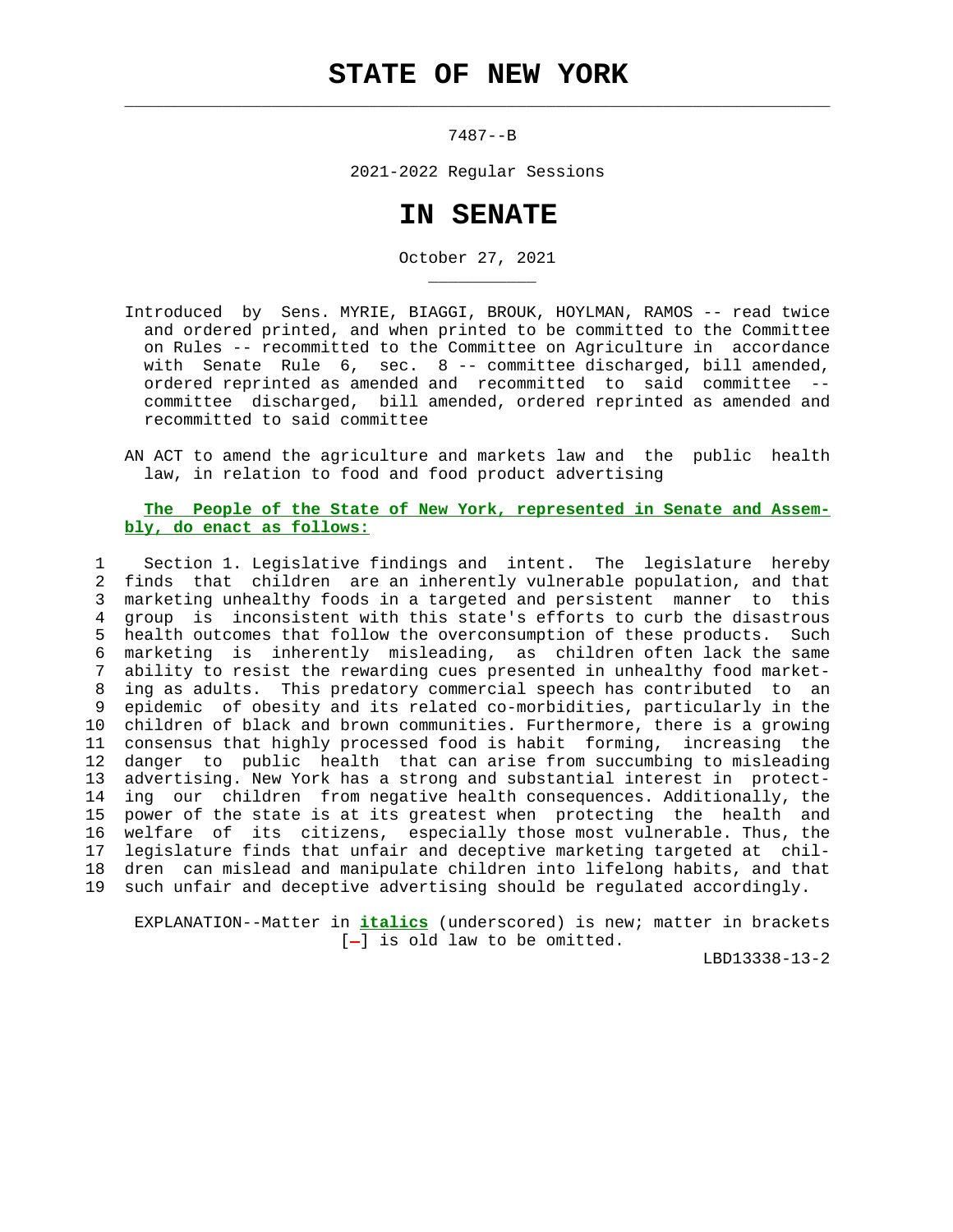1 § 2. Subdivision 1 of section 202-a of the agriculture and markets 2 law, as added by chapter 797 of the laws of 1939, is amended and four 3 new subdivisions 4, 5, 6 and 7 are added to read as follows: 4 1. [**An advertisement concerning a food or food product**] **Any represen- tations disseminated in any manner or by any means including digitally, or by statement, word, design, device, sound or any combination thereof, for the purpose of inducing, or which are likely to induce, directly or indirectly, the purchase of food or food products** shall not be false or 9 misleading in any [**particular**] **manner**. **In determining whether any advertising concerning a food or food product is false or misleading, factors shall include, but not be limited to: (a) The extent to which the advertising fails to reveal facts material in the light of such representations with respect to the food or food product to which the advertising relates under the conditions prescribed in said advertisement, or under such conditions as are customary or usual; (b) Whether the entity responsible for the advertisement targeting a consumer who is reasonably unable to protect their interests because of their age, physical infirmity, ignorance, illiteracy, inability to understand the language of an agreement, or similar factor used: (i) an unfair act, practice, or conduct; or (ii) a deceptive representation, omission, practice, or content; and (c) Whether: (i) the advertisement causes or is likely to cause substantial injury to consumers; (ii) the injury is not reasonably avoidable by consumers; and (iii) the injury is not outweighed by coun- tervailing benefits to consumers or to competition. (d) For the purposes of this subdivision and subdivision five of this section, a "consumer" is defined as a person who is targeted by and exposed to an advertisement, or those acting on such a person's behalf. 4. For the purposes of paragraph (a) of subdivision one of this section, a true statement of information in brief summary relating to effects of substantial consumption of this product is sufficient. Untrue or misleading information in any part of the advertisement will not be corrected by the inclusion in another distinct part of the adver- tisement of a brief statement containing true information relating to the effects of consumption. 5. For the purposes of this section, for a consumer: (a) an act, practice, or conduct is "unfair" where it: (i) causes or is likely to cause substantial injury to such consum- er; (ii) cannot be reasonably avoided by such consumer; and (iii) is not outweighed by countervailing benefits to such consumer or to competition. (b) a representation, omission, or practice is "deceptive" where: (i) it is likely to mislead such consumer; (ii) such consumer's interpretation of the representation, omission, or practice is considered reasonable under the circumstances; and (iii) the misleading representation, omission, or practice is materi- al. 6. For purposes of paragraph (b) of subdivision one of this section, special consideration shall be given to advertisements directed at a child as defined in section three hundred seventy-one of the social services law. In determining whether an advertisement concerning a food or food product is directed at a child, factors shall include, but not be limited to: (a) Subject matter;**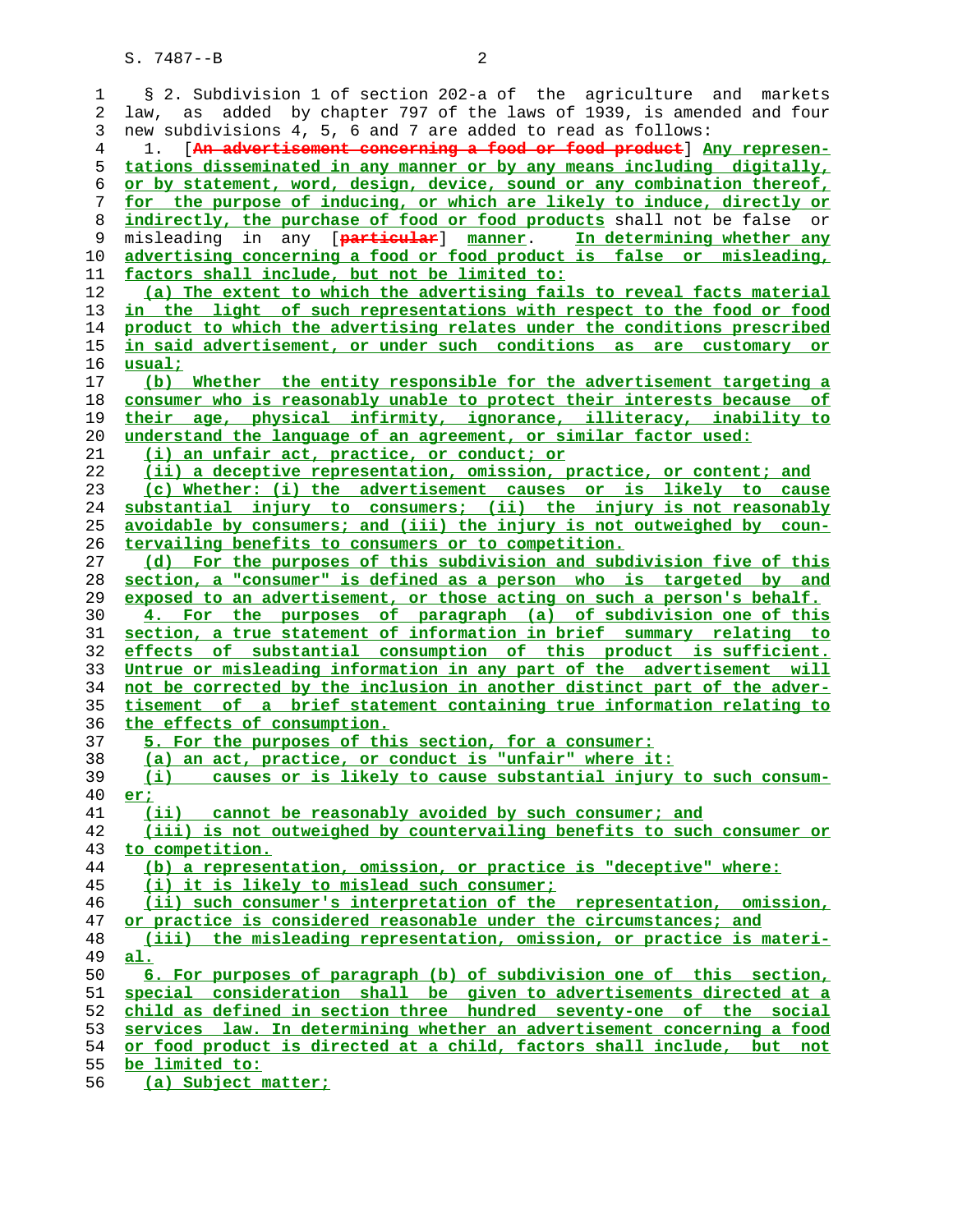| 1              | (b) Visual content;                                                                                                                                   |
|----------------|-------------------------------------------------------------------------------------------------------------------------------------------------------|
| 2              | (c) Use of animated characters or child-oriented activities and incen-                                                                                |
| 3              | tives;                                                                                                                                                |
| $\overline{4}$ | (d) Music or other audio content;                                                                                                                     |
|                | (e) Age of models;                                                                                                                                    |
| 5              |                                                                                                                                                       |
| 6              | (f) Presence of child celebrities or celebrities who appeal to chil-                                                                                  |
| 7              | dren:                                                                                                                                                 |
| 8              | (g) Language;                                                                                                                                         |
| 9              | (h) Competent and reliable empirical evidence regarding audience                                                                                      |
| 10             | composition and evidence regarding the intended audience;                                                                                             |
| 11             | (i) Physical location of advertisement, including, but not limited to,                                                                                |
| 12             | proximity to schools or other institutions frequented by children;                                                                                    |
| 13             | (j) Medium by which the advertisement is communicated, including, but                                                                                 |
| 14             | not limited to, social media; or                                                                                                                      |
| 15             | (k) Other similar factors.                                                                                                                            |
| 16             | 7. (a) Whenever there shall be a violation of this section, the attor-                                                                                |
| 17             | ney general, in the name of the people of the state of New York, or a                                                                                 |
| 18             | city corporation counsel on behalf of the locality, may bring an action                                                                               |
| 19             | in the supreme court or federal district court to enjoin and restrain                                                                                 |
| 20             | such violations and to obtain restitution and damages.                                                                                                |
| 21             | (b) Any person, firm, corporation or association that has been damaged                                                                                |
| 22             | as a result of violations of this section shall be entitled to bring an                                                                               |
|                |                                                                                                                                                       |
| 23             | action for recovery of damages or to enforce this section in the supreme                                                                              |
| 24             | court or federal district court by seeking an injunction.                                                                                             |
| 25             | (c) The court may award reasonable attorneys' fees to a prevailing                                                                                    |
| 26             | plaintiff.                                                                                                                                            |
| 27             | 3. Subdivision 24 of section 16 of the agriculture and markets law,<br>$\mathcal{S}$                                                                  |
| 28             | as amended by chapter 108 of the laws of 1974, is amended to<br>read as                                                                               |
| 29             | follows:                                                                                                                                              |
| 30             | 24. [Co-operate] Cooperate with local health departments and other                                                                                    |
| 31             | local agencies in preventing the production, manufacture, sale or offer-                                                                              |
| 32             | ing for sale of fraudulent, deleterious or unwholesome food.<br>The                                                                                   |
| 33             | department, in conjunction with the department of health, shall annually                                                                              |
| 34             | produce to the legislature a report detailing a determination as to                                                                                   |
| 35             | which foods may be unwholesome or deleterious according to generally                                                                                  |
| 36             | accepted nutritional standards. The commissioner may contract with any                                                                                |
| 37             |                                                                                                                                                       |
|                |                                                                                                                                                       |
|                | such local health department or other local agency for the performance                                                                                |
| 38             | inspections with respect to any food or other product over which he<br>οf                                                                             |
| 39             | or she has jurisdiction, powers and duties under the provisions of this                                                                               |
| 40             | chapter.                                                                                                                                              |
| 41             | 4. Subdivision 1 of section 2599-b of the public health law, as<br>$\mathcal{S}$                                                                      |
| 42             | amended by section 1 of part A of chapter 469 of the laws of 2015, is                                                                                 |
| 43             | amended to read as follows:                                                                                                                           |
| 44             | The program shall be designed to prevent and reduce the incidence<br>1.                                                                               |
| 45             | and prevalence of obesity in children and adolescents, especially among                                                                               |
| 46             | populations with high rates of obesity and obesity-related health                                                                                     |
| 47             | complications including, but not limited to, diabetes, heart disease,                                                                                 |
| 48             | cancer, osteoarthritis, asthma, emphysema, chronic bronchitis, other                                                                                  |
| 49             | chronic respiratory diseases and other conditions. The program shall use                                                                              |
| 50             | recommendations and goals of the United States departments of agricul-                                                                                |
|                |                                                                                                                                                       |
| 51             | ture and health and human services, the surgeon general and centers for                                                                               |
| 52             | disease control and prevention in developing and implementing guidelines                                                                              |
| 53             | for nutrition education and physical activity projects as part of obesi-                                                                              |
| 54             | ty prevention efforts. The content and implementation of the program                                                                                  |
| 55<br>56       | stress the benefits of choosing a balanced, healthful diet from<br>shall<br>the many options available to consumers [, without specifically targeting |